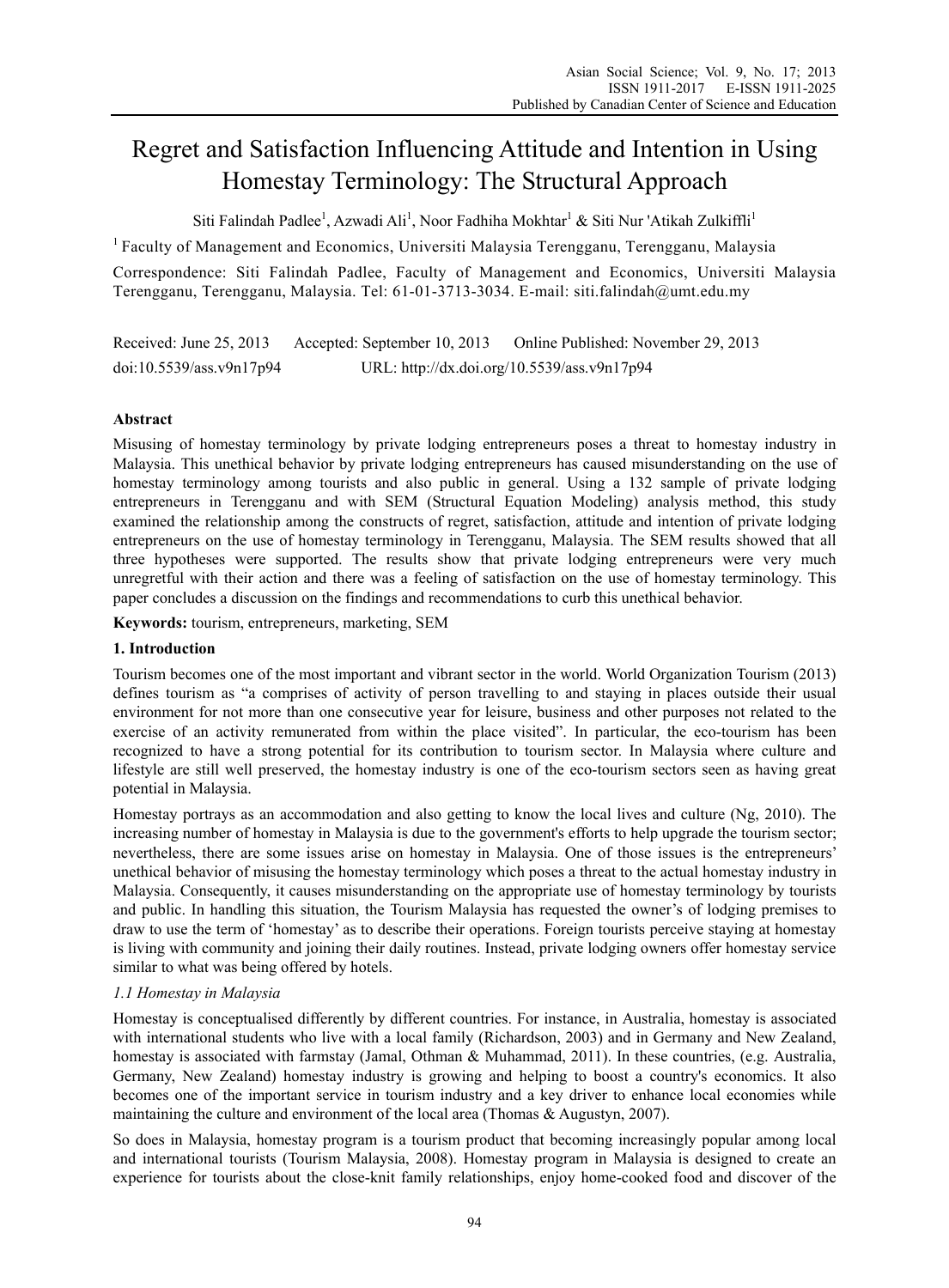simple village lifestyle (Tourism Malaysia, 2008). The Ninth Malaysia Plan (2006-2010) highlights that the tourism growth shows to have a positive relationship to the expansion of other subsection of tourism products and services especially for the eco-tourism; that is the homestay industry (The Economic Planning Unit, 2006).

The homestay industry in Malaysia has grown rapidly due to the demand from the local and international tourists. For the year 2009, a 77% increase in visitor arrivals to homestay villages was reported and it comprised of 130,038 domestic visitors and 31,523 foreign tourists totaling to 161,561 visitors, compared to only 91,533 visitors in 2008 (MOTOUR, 2010). Whilst in the year 2011, the percentage increased by 20% of tourist arrivals to homestay which contributed from 195,234 for local tourists and 59,657 for foreign tourists (Ismail, 2012). Because of the significant economic contribution from this industry for Malaysia, the Ministry of Tourism Malaysia (MOTOUR) promotes rigorously homestay as a community-based tourism industry to villagers. It started in Temerloh, Pahang in 1995 where 'Desa Murni' was launched as the first formal homestay in Malaysia by the ministry (Hatton, 1999). Since then, the industry has expanded and until now there are 141 villages registered with the MOTOUR (MOTOUR, 2012).

To attract more visitors, MOTOUR has introduced several programs to polish and upgrade the quality standard of homestay in Malaysia which includes the Rural Tourism Master Plan in 1999 (Ibrahim & Razzaq, 2009), e-marketing promotion in 2010 through go2homestay website, Homestay go green and homestay railway tourism in 2010 (Ismail, 2012). In addition, the ministry also has introduced a homestay trademark logo and rebranded its tagline with 'Malaysia Homestay Experience' to distinguish actual homestay operators with accommodation providers (Ismail, 2012).

There are several reasons for the demand of homestay in Malaysia. Firstly, international tourists like to experience unique and beautiful culture of local villages. They are interested to know the traditional local foods, typical jobs of the locals as well as their daily activities (Jamal, Othman & Muhammad, 2011). Secondly, the international and local tourists prefer to stay at Malaysian homestay because of the fully equipped facilities such as kitchen and laundry at the lowest or cheapest price compared to expensive hotels.

As part of the East Coast Economic Region (ECER) in Malaysia, Terengganu (one of the state in Malaysia) has a huge potential to improve the socio-economic level of their people. Terengganu is full with various natural attractions to be discovered: beaches with the white sand along the shore, the beauty of the islands around with scuba diving temptations; and Islamic heritage and cultural attractions-to name a few. Therefore, the Government has classified this state as a tourism state due to its significant contribution as a major tourist attraction in Malaysia (Halim et al., 2012). The increasing number of tourists is greatly influenced the development of homestay in Terengganu. It is also one of the states in Malaysia that has the highest number of offering homestay to local and international tourists. Because of its strategic and beautiful location in Malaysia, Terengganu records its high visitors each year. For instance, in 2008 more than 2 million tourists visited Terengganu, 2.8 million in 2009 and 3.5 million tourists visited the state in 2010 (Terengganu State Tourism Department, 2011). The Malaysian tourism ministry and the Terengganu state government currently recognize six homestay villages in Terengganu: 1) Kg. Teluk Ketapang, 2) Kg. Pulau Duyong, 3) Kg. Buluh, 4) Kg. Pasir Raja, 5) Kg. Rhu Sepuluh, and 6) FELDA Selasih.

# **2. Research Gap and Research Objectives**

The motive of this study to be undertaken is firstly due to the loose regulations on the use of homestay terminology and the confusion about the terminology use. In the case of Terengganu, the motives of using the terminology are unclear; but two main possible reasons include private lodging entrepreneurs do not really understand the meaning of the term and they are optimistic with using of the term to market their lodging properties. These private lodging entrepreneurs believe that by using this terminology they can attract customers more easily in renting their properties. The use of the term also helps the tourists to search for cheap accommodations through the Internet. Nevertheless, the scenario of using the homestay terminology in Terengganu is considered as against the law although it has been ordinarily used by entrepreneurs in promoting their properties as for them it is a common practice and legally use (Ng, 2010). Secondly, previous studies of homestay in Malaysia are related to the homestay service quality (Zainuddin & Bakar, 2008), the development and prospect of homestay program (Ibrahim, 2004) as well as the perceived value of homestay program by tourism community (Jamal et al., 2011). There is no study investigates the relationship among the constructs of regret, satisfaction, attitude and intention of private lodging entrepreneurs with the using of homestay terminology. Given the scenario presented above and brief review on the homestay industry, there is an importance to examine the effects of the antecedents (i.e., regret and satisfaction) of the attitude of local entrepreneurs on their intention of using homestay terminology.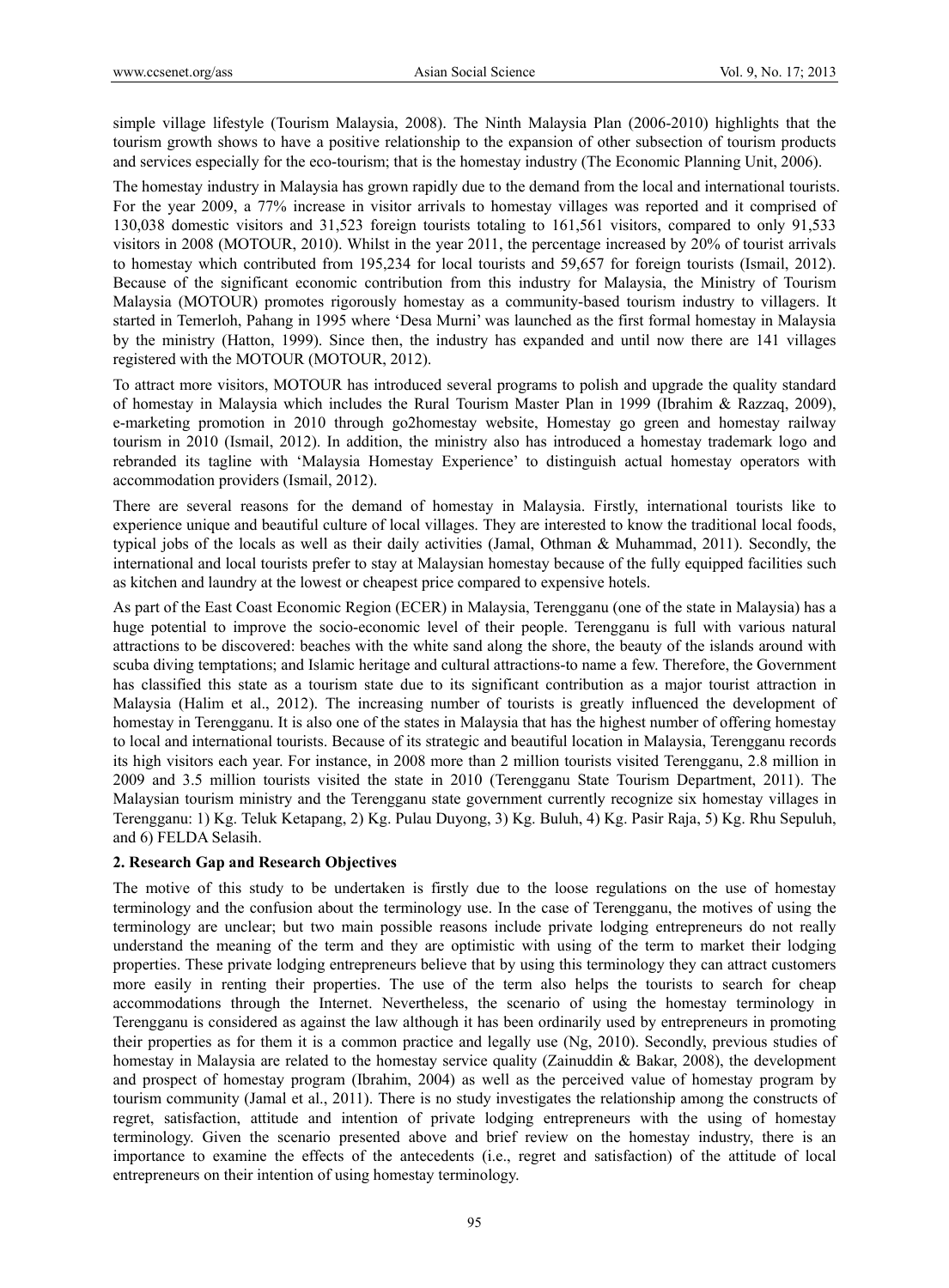## **3. Literature Review and Hypotheses Development**

This section begins by presenting the definition of entrepreneurship, follows by the discussion each of the constructs and hypothesis development.

## *3.1 Homestay Entrepreneurship*

The definition of entrepreneurship and/or an entrepreneur continues to become a general debate amongst scholars (Low, 2001). Kuratko and Hodgetts (2008) indicate that entrepreneurship is a dynamic process of vision, change, and creation. It also relates to the ability of the enterprises to organize their efforts in creating a value of entrepreneurship. Mason (2000) highlights the definition of entrepreneurship as "enterprise involves measures to encourage individuals to become entrepreneurs and equip them with the necessary skills to make a business successful". This is supported by Nixon (2004) who stress that entrepreneurship is about recognizing opportunities, creating new ideas, and having the capabilities to turn the ideas into reality. Entrepreneurship and small business are related but certainly carries a different concept (Thurik & Wennekers, 2004). Stevenson and Gumpert (1991) posited that entrepreneurship is a behavior that focusing on the opportunities rather than resources which can happen elsewhere either in small businesses or large businesses. In the meantime, small businesses can be a platform for entrepreneurs to introduce their new products and processes that change the industry and for individual who simply run and own the business for a living (Wennekers  $\&$  Thurik, 1999). In regards to small businesses, the definition of small businesses might be varied according to regions. Many scholars indicate that a small business is a business that has few employees, a low turnover, and a less informal structure that is usually managed by one person, who is typically the business owner (Bridge, O'Neill & Martin, 2009). Bridge et al. (2009) add that the definitions of small businesses vary widely as such that the term 'small business' has separately been defined according to the size of the business itself, the number of employees and/or sales turnover.

According to the definition of micro, small and medium enterprises in Malaysia, which is provided by the National SME Development Council (NSDC) in 9<sup>th</sup> June 2005 (NSDC, 2008), homestay entrepreneurs in Malaysia can be considered as micro and small enterprises that focused on tourism industry. Norasmah et al. (2010) indicates that entrepreneurial might contribute to the entrepreneurial traits that are operated in a micro and small-sized enterprises. Various factors may influence the development of these enterprises: the sheer amount and variety of supporting mechanisms and policies for encouraging entrepreneurial acculturations among the entrepreneurs (Othman et al., 2008). Ceballos-Lascurain (1996) sees homestay industry as a "community based ecotourism venture" that might benefits the local community who participate in the tourism activities. Two major factors- awareness and education- are important to ensure ongoing community involvement in the industry. These factors might keep people interested and supportive and also take advantage of every opportunity that lies ahead of them (Hattan, 1999). According to Lin (2012), the huge impact of awareness and education to entrepreneurs significantly contribute to their revenue as most homestay entrepreneurs could earn high income if they how to market their businesses based on the knowledge they have.

## *3.2 Intention and Attitude*

Intention in the context of an individual is about the reflection of the state of mind that initiates people to opt. The famous theory of planned behaviour (TPB) proposed three antecedents of intention include personal attitude toward outcomes of the bahaviour, perceived social norms and perceived behaviour control (Ajzen, 1991). The concept of attitude has been proposed extensively in the social science research (Ki & Linda, 2012). Ajzen (1991) proposed attitude as the predisposition to respond favourably or unfavourably manner with respect to a given object. It is also considered as a latent variable which eventually would have impact on behaviour (Fishbein & Ajzen, 1975). The influence from outside can results attitude positive or negative (Ajzen & Fishbein, 1980). According to Quan (2012) and Ajzen (1991), the influence can be from personal characteristics, environment, knowledge, perceptions, other resources and self-efficacy.

The relationship between intention and attitude have been discussed widely. Recent and previous studies have come out with strong supported on the relationship between intention and attitude (Liu et al., 2012; Raposa et al., 2012). For instance, there was a significant positive relationship between attitudinal orientations towards credit cards and intention to use (Kaynak & Harcar, 2011). There is also a positive result on the relationship between attitude toward department co-branded credit cards and intention to continue to use the cards (Liu, 2012). Thus, based on this strong evidence on the relationship between attitude and intention, the following hypothesis would be:

# **H1**: **There is a positive relationship between intention and attitude to use homestay terminology by private lodging entrepreneurs in Kuala Terengganu.**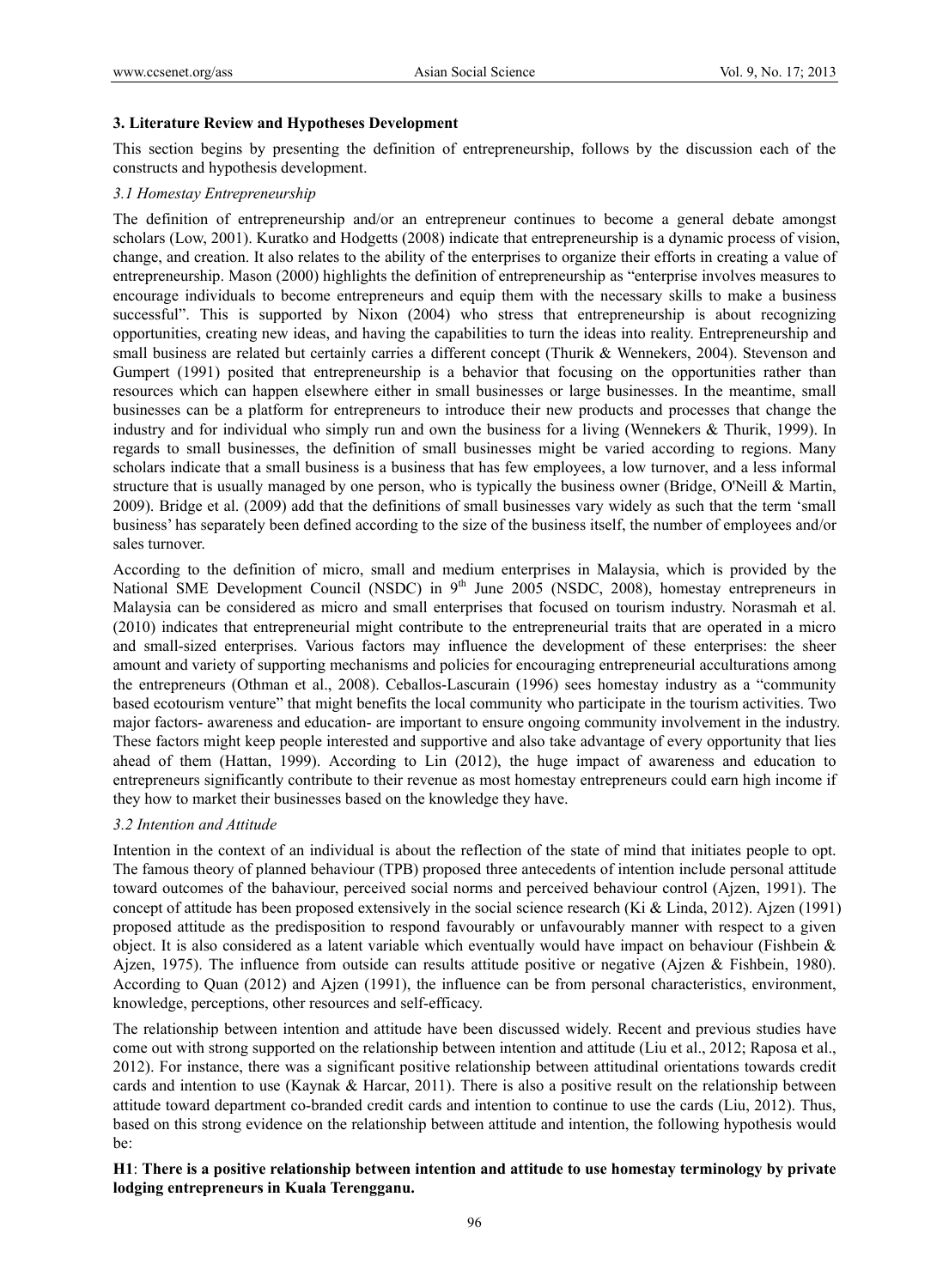## *3.3 The Antecedents of Attitude*

Regret and satisfaction are the antecedents to influence the attitude which consequently affecting a particular behaviour. According to Ajzen (1987), there is a strong evident supporting the link between intention and attitude which eventually affecting behaviour. This research determines to know whether the use of homestay terminology would be a regret or satisfaction decision made by private lodging entrepreneurs in Kuala Terengganu. Thus, two hypthoses are developed to investigate the influence on regret to attitude and satisfaction to attitude.

## *3.4 Regret*

The definition of regret as stated by Zeelenberg and Pieters (2007, p. 3) - "emotion that we experience when realizing or imagining that our current situation would have been better, if only we had decided differently" is most acceptable. This definition associates regret to behavior and decision-making (Keinan & Kivertz, 2008) of individual. It explains negative feeling of the emotion as how the action that is not supposed to happen whereby the individual may not alter the outcome (Lassar et al., 1998; Gilovich & Medvec, 1995). It is further asserted by Gilvich and Medvec (1995) that the perception of incorrect actions may produce regret more frequently and this may occur either in the short-term or long-term (Keinan & Kivertz, 2008). The feeling of regret can cause the state of feeling sorry, limitations and losses (Landman, 1993). There is also a claim that regret was found to be the most valued by people when compared to emotion guilt, fear, shame and the like (Saffrey, Summerville  $\&$ Roese, 2008). Previous studies confirm that regret has direct effect to the attitude of individuals (see Crotty & Thompson, 2008). Thus, the hypothesis of the influence of regret to attitude of private lodging entrepreneurs in Kuala Terengganu is proposed as:

## **H2a: Regret is negatively influenced the attitude of private lodging entrepreneurs in Kuala Terengganu to use homestay terminology.**

## *3.5 Satisfaction*

There is an importance to understand satisfaction because it has a wide variance definition and cover different point of views (Fečiková, 2004; Giese & Cote, 2000). Over the years, this becomes an issue of there is no consensus in underlying specific definition of satisfaction (Giese & Cote, 2000; Høst & Knie-Anderson, 2004; Oliver, 1996). Satisfaction has been defined as an experience such as an outcome or a perceptual, evaluative and psychological processes resulting from the experience (Vavra, 1997) or an emotional state that occurs in response to the evaluation of an experience (Cadotte, Woodruff & Jenkins, 1987; Westbrook, 1981). The emotional of experience may result in a confirmation that meets prior expectations or disconfirmation when it does not meet the expectations (Ennew, Reed & Binks, 1993; Oliver, 1981). Thus, it can explain that such emotion resulting from the experience may influence perception or evaluation of individual decision. In the case of this study, the entrepreneurs would feel satisfied with the decision to use the homestay terminology when they have good emotion due to their good experiences of using the terminology. Hence, it is posited that:

# **H2b: Satisfaction is positively influenced the attitude of private lodging entrepreneurs in Kuala Terengganu to use homestay terminology.**

## **4. Research Model**

On the basis of the preceding discussion, it is possible to construct a theoretical framework depicting the relationship between each of the key constructs under investigation in this study (Figure 1). As per this framework, two antecedents of attitude were investigated: regret and satisfaction. It is proposed that attitude of entrepreneurs is determined by regret and satisfaction. It is then proposed that attitude of entrepreneurs in turn influences entrepreneur's intentions. As per the theoretical framework, there are four key relationships of interest that will dominate the focus of this study. The first relationship is between regret and attitude and satisfaction and attitude. In this first relationship, regret and satisfaction serve as the independent variables and personal attitude as the dependent variable. The second relationship is between personal attitude and entrepreneur's intentions. In this case, personal attitude serves as the independent variable and entrepreneur's intentions as the dependent variable.



Figure 1. The structural model of the study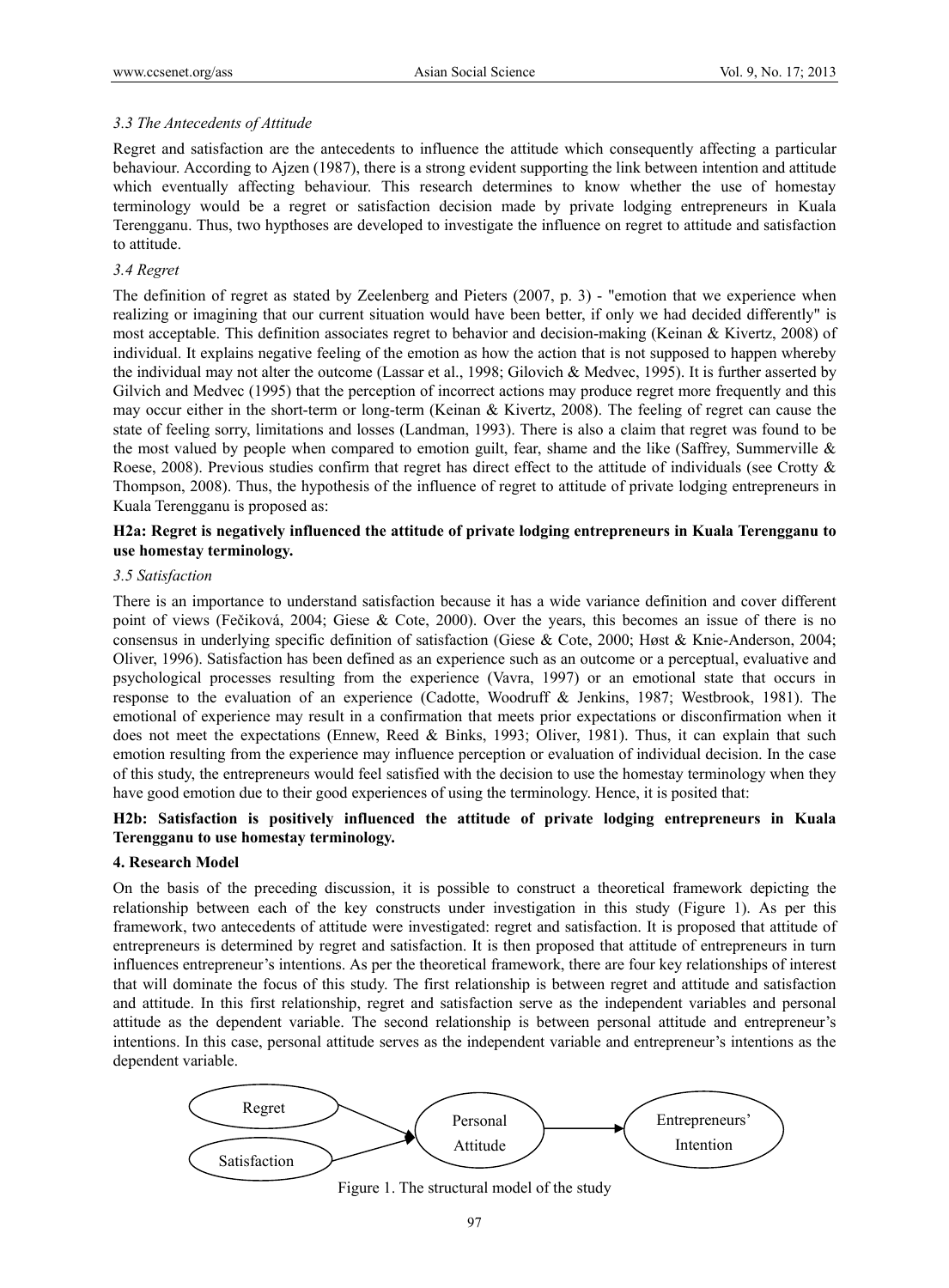## **5. Methodology**

## *5.1 Sample and Data Collection*

The sampling frame defines the list from which a sample is drawn to represent the survey population (Dillman, Smyth & Christian, 2009). The population of interest for this study was owner-operators of private lodging properties in Terengganu. The sample population was difficult to obtain since these operators do not register with any business directory. Therefore, the purposive sampling is chosen by hiring trained enumerators to assist in physical searching to locate private lodging operators in Terengganu. Besides, there were also efforts to locate the private lodging operators through the Internet. The operators who have agreed to participate in the research can opt to answer the questionnaire by self-administered or through the phone. As the result, of the survey conducted in 8-week period in early 2012, 132 responses were collected from nearly 250 operators contacted.

The descriptive characteristics of the sample are shown in Table 1. Most of the respondents can be considered as the new 'users' of homestay terminology ( $N=104$ ), while others have used the terminology for quite some time (N=93). Further, 61 respondents (46%) have started to use the homestay terminology since they started their business, whereas 71 respondents (54%) have used other names instead using the homestay terminology. Interestingly, 24 respondents own 4 or more lodging houses which may indicate that homestay is the main source income for these local entrepreneurs. Of the 132 respondents, only 8 respondents are living in the same property that being rented to tourists while the rest live separate house nearby (78 respondents), separate house far (41 respondents) and separate rented house (3 respondents).

| $\boldsymbol{n}$ | <b>Number of lodging houses</b> | $\boldsymbol{n}$ | <b>Owners</b> live in | n   |
|------------------|---------------------------------|------------------|-----------------------|-----|
| 104              |                                 | 56               | same as lodging house | 8   |
| 25               | 2                               | 37               | separate house nearby | 78  |
|                  | 3                               | 12               | separate house far    | 41  |
| $\theta$         | 4 or more                       | 24               | separate rented house | 3   |
|                  | Missing                         | 3                | Missing               |     |
| 132              |                                 | 132              |                       | 132 |
|                  |                                 |                  |                       |     |

Table 1. The characteristics of respondents

## *5.2 Measures*

This study has adapted existing scales (see Table 2) from previous literature for the purpose of measurement. The advantages of using existing scales include: they have established reliability and validity, it allows the results of the current study to be compared with other studies, creating a cumulative body of knowledge and they can save the researcher time and effort (Loewenthal, 2001).

Respondents were asked to state their agreement with the four main constructs of the study. These four main constructs comprised of regret, satisfaction, personal attitude and intention. All of the constructs were measured using a 7-point rating scale (1= strongly disagree, 7= strongly agree). Such scales were deliberately utilised due to the fact that they serve as a prerequisite for the primary methods of analysis to be employed in this study (i.e. structural equation modeling). Seven-point scales were utilised dues to several reasons include a key quality of a scale is its variability; its utility is limited when it fails to discriminate differences in the underlying construct. There are two ways to increase variability; increase the number of items or increase the number of scale points. To avoid respondent fatigue, the second option is preferable (DeVellis, 1991). Secondly, it is because respondents have a greater propensity to use the neutral scale point when fewer categories are used, ratings scales should contain at least seven scale points (Foddy, 1993).

| Table 2. Measures of variables |  |  |  |
|--------------------------------|--|--|--|
|--------------------------------|--|--|--|

| Construct | Construct items                                                    |
|-----------|--------------------------------------------------------------------|
| Regret    | Users' feeling sorry about using 'homestay'.                       |
| RG1       | I feel sorry about using 'homestay' in my lodging property's name. |
| RG2       | I regret of using using 'homestay' in my lodging property's name.  |
| RG3       | I should have chosen other alternative names.                      |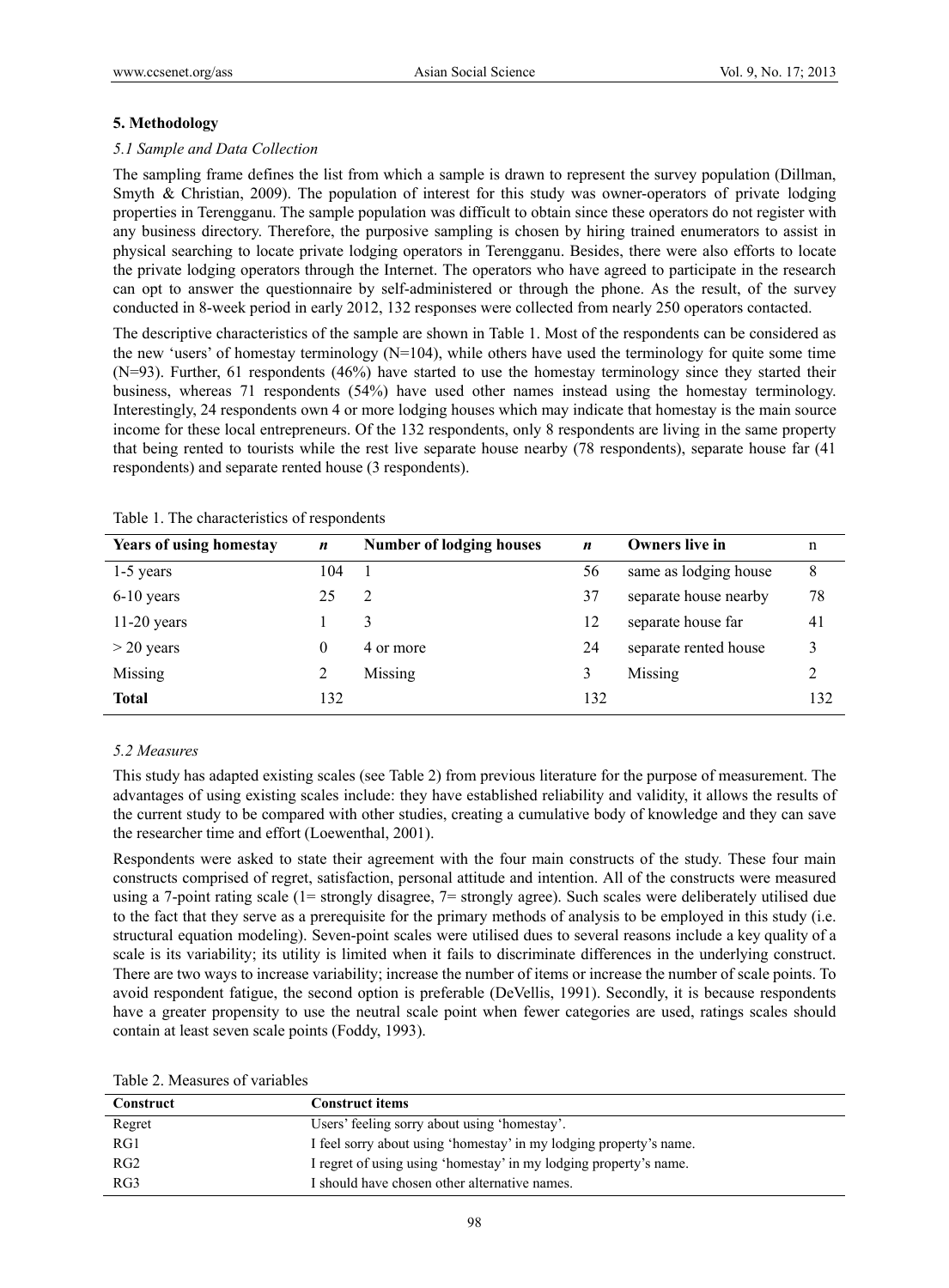| Construct                  | <b>Construct items</b>                                                                     |
|----------------------------|--------------------------------------------------------------------------------------------|
| Satisfaction               | Users' feeling of satisfaction with the use homestay terminology                           |
| SATIS <sub>1</sub>         | I am satisfied to use homestay terminology to promote my business                          |
| SATIS <sub>2</sub>         | I am happy to use homestay terminology                                                     |
| SATIS <sub>3</sub>         | I am positive when I use homestay terminology                                              |
| Attitude towards Behaviour | The predisposition to respond in a favourable or unfavourable manner to using 'homestay'.  |
| AT1                        | Using 'homestay' is a wise idea.                                                           |
| AT2                        | Using 'homestay' is valuable.                                                              |
| AT3                        | Using 'homestay' is beneficial.                                                            |
| AT4                        | Using 'homestay' is important.                                                             |
| Continuance Intention      | Users' intention to continue using the word 'homestay'.                                    |
| INT <sub>1</sub>           | I intend to continue using the word 'homestay' rather than discontinue using it.           |
| INT <sub>2</sub>           | My intention is to continue using the word 'homestay' rather than other alternative names. |
| INT3                       | If I could, I would like to use the word 'homestay' for as long as possible.               |
| INT <sub>4</sub>           | Continue using the word 'homestay' is a wise decision.                                     |

#### **6. Results**

#### *6.1 Reliability and Validity*

Reliability measures were performed for each item and the results were all above 0.7 which indicates adequate reliability (Nunnally, 1978). For factor loadings, the confirmatory factor analysis (CFA) was performed to access the relationships between the construct and its indicators (Schumacker & Lomax, 2004; Thompson, 2004). Through assessing CFA, the deletion of items was made one item at a time. This procedure was repeated until all the factor loadings for each item exceeded 0.5. The final results show that all factor loadings are significant and above 0.7 (Hair, Babin, Anderson & Black, 2010, p. 709) (see Table 3).

Two measurements were performed to see the validity of each constructs. Convergent validity was performed to investigate to the extent to which each of the construct's items measure the same construct and discriminant validity was performed to investigate the degree to which each construct differ conceptually (Churchill, 1979; Sin, Tse, Yau, Lee & Chow, 2002, p. 666). The results of convergent validity revealed that all items measured the same construct and discriminant validity shown that each construct is conceptually differed (not shown here).

|                  | <b>Construct and Items</b> |              | <b>Factor loading</b> | <b>T-value</b> | P   | <b>Cronbach Alpha</b> | <b>AVE</b> |
|------------------|----------------------------|--------------|-----------------------|----------------|-----|-----------------------|------------|
| RG1              |                            | Regret       | 0.878                 | 11.212         | *** |                       |            |
| RG2              |                            | Regret       | 0.928                 | 12.185         | *** |                       |            |
| RG3              |                            | Regret       | 0.795                 | -              | *** | 0.895                 | 0.75       |
| AT1              |                            | Attitude     | 0.877                 | 9.874          | *** |                       |            |
| AT <sub>2</sub>  |                            | Attitude     | Deleted               |                |     |                       |            |
| AT3              |                            | Attitude     | 0.831                 |                | *** | 0.842                 | 0.50       |
| AT4              |                            | Attitude     | Deleted               |                |     |                       |            |
| INT <sub>1</sub> |                            | Intention    | Deleted               |                |     |                       |            |
| INT <sub>2</sub> |                            | Intention    | 0.832                 | 11.555         | *** | 0.886                 |            |
| INT3             |                            | Intention    | 0.869                 | 11.694         | *** |                       | 0.72       |
| INT4             |                            | Intention    | 0.848                 | -              |     |                       |            |
| S1               |                            | Satisfaction | 0.869                 | 7.689          | *** |                       |            |
| S <sub>2</sub>   |                            | Satisfaction | 0.741                 | 7.894          | *** | 0.827                 | 0.61       |
| S <sub>3</sub>   |                            | Satisfaction | 0.718                 | ٠              | *** |                       |            |

|  |  |  | Table 3. CFA and AVE results |  |
|--|--|--|------------------------------|--|
|--|--|--|------------------------------|--|

 $\chi^2$  = 59; df = 38;  $\chi^2$ /df = 1.55; CFI=0.976; TLI=0.966; GFI= 0.908; RMSEA=0.065

Note: '-' denotes there are no t-values because these were constrained items.

#### *6.2 Structural Equation Modeling*

Structural Equation Modeling (SEM) refers to "a collection of statistical techniques that allow a set of relationships between one or more independent variables, either continuous or discrete, and one or more dependent variables,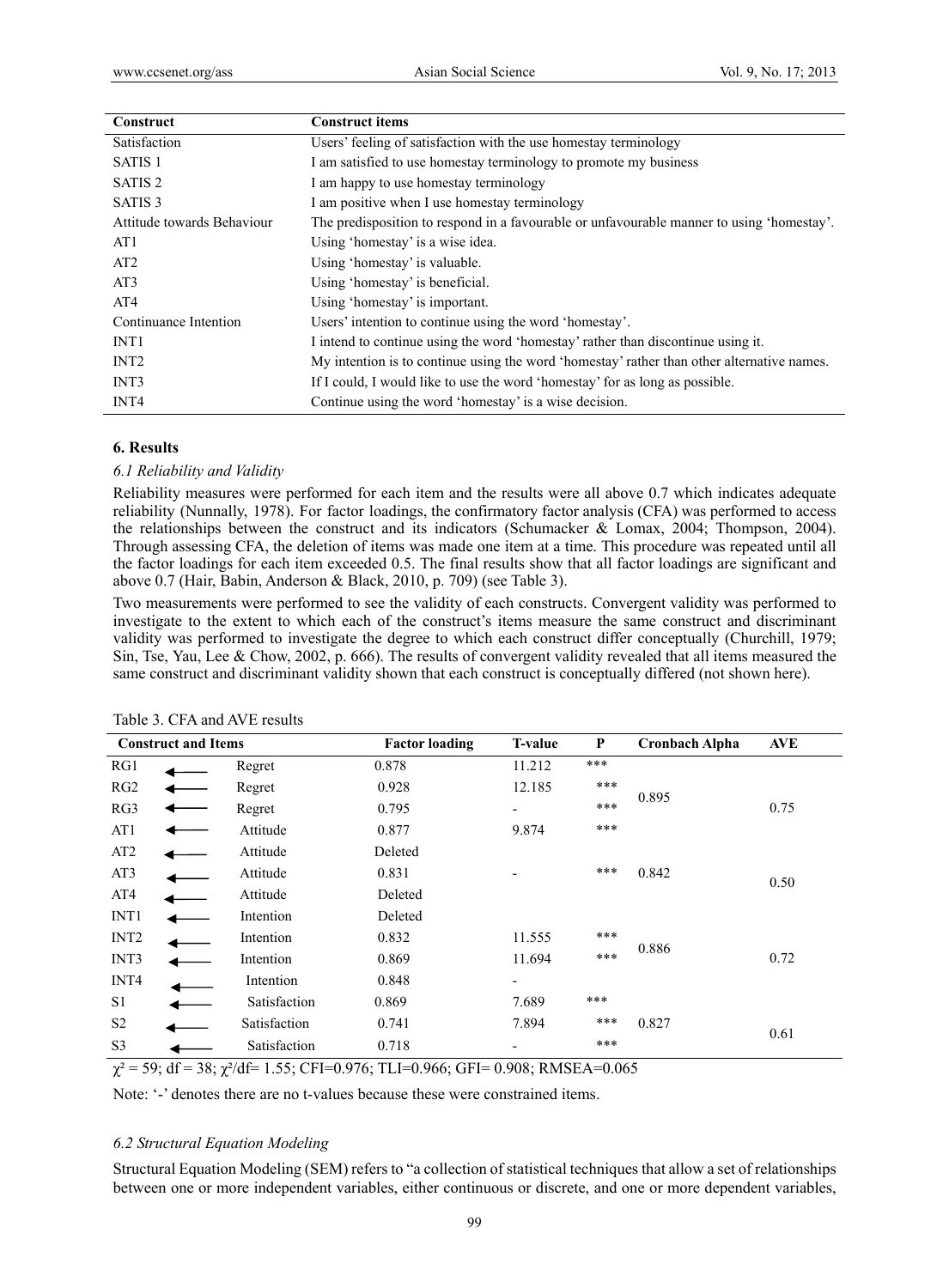either continuous or discrete, to be examined" (Tabachnick & Fidell, 2007, p. 676). All hypotheses addressed in this study measured using structural equation modeling (SEM). There were several reasons why SEM is chosen – because of the theoretical framework comprised multiple dependent variables, one of which served as both an independent and dependent variable (Schumacker & Lomax, 2004; Tabachnick & Fidell, 2007) and also recognised for its ability to test hypotheses (Hafeez, Keoy & Hanneman, 2006; Hui & Zheng, 2010)-a key focus of this study.

In determining the adequacy of fit for the structural model, the following fit indices were applied: chi-square, degrees of freedom, GFI, RMSEA, Normed chi-square, NFI, CFI, TLI, AGFI and PNFI. Such approach is consistent with the notion that when testing the goodness-of-fit of the structural model, such tests should include at least one absolute fit index, one incremental fit index and the normed chi-square (Hair et al., 2010). Table 4 shows the goodness-of-fit measures for structural model.

| <b>Absolute measures</b>        | <b>Structural Model</b> |
|---------------------------------|-------------------------|
| $\chi^2$ (chi-square)           | 74                      |
| Degrees of freedom              | 40                      |
| Probability                     | 0.001                   |
| <b>GFI</b>                      | 0.923                   |
| <b>RMSEA</b>                    | 0.081                   |
| Normed chi-square               | 1.850                   |
| <b>Incremental Fit Measures</b> |                         |
| <b>NFI</b>                      | 0.923                   |
| <b>CFI</b>                      | 0.962                   |
| TLI                             | 0.948                   |
| <b>Parsimony Measures</b>       |                         |
| <b>AGFI</b>                     | 0.849                   |
| <b>PNFI</b>                     | 0.671                   |

Table 4. Goodness-of-fit measures for structural model

## *6.3 Model Analysis*

SEM results revealed that all paths were statically significant. It also indicates that hypotheses H1, H2a and H2b were supported. Table 5 provides a summary of the hypotheses analysed by SEM and Figure 2 provides the SEM relationship among constructs of the study.

## Table 5. Summary of the hypotheses

| Hypothesis       | Standardised beta | $t$ -values |      | Supported |
|------------------|-------------------|-------------|------|-----------|
| H1               | 0.832             | 7.737       | 0.00 | Yes       |
| H <sub>2</sub> a | $-0.471$          | $-5.486$    | 0.00 | Yes       |
| H2b              | 0.623             | 5.183       | 0.00 | Yes       |



Figure 2. Structural equation model of the study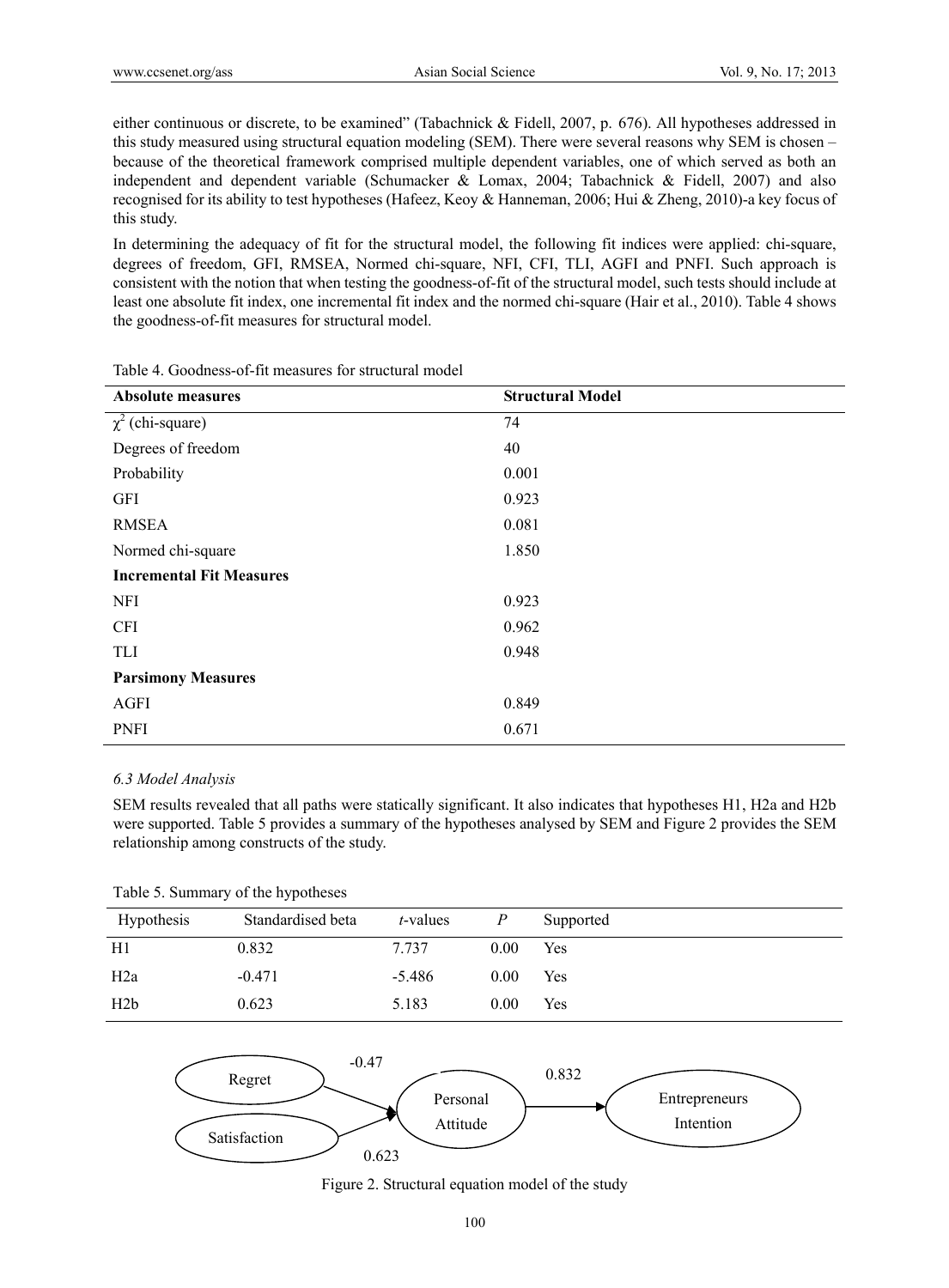#### **7. Discussion and Conclusion**

This paper has presented the results of the conceptualised relationships among regret, satisfaction, personal attitude and entrepreneur's intention. The research model was reliably validated and the finding of 132 private lodging operators in Kuala Terengganu indicates significant relationships between the constructs. In particular, the results show that there is a strong evidence to support the **H2a** hypothesis that regret is negatively influenced the attitude of private lodging entrepreneurs in Kuala Terengganu to use homestay terminology. In other words, private lodging entrepreneurs of these homestay were very much unregretful with their action to use the terminology; thus, they would continually use the terminology as long as there is no regulation enforced. In addition, previous studies support that satisfaction have significantly influenced individual's attitude and thus, the finding from this study also support **H2b** hypothesis that satisfaction is significantly influenced the attitude of private lodging entrepreneurs in Kuala Terengganu to use the homestay terminology. The results also reaffirm that the significant result of the **H1** hypothesis shows that there was a positive associated relationship between the intention and attitude to use homestay terminology by private lodging entrepreneurs in Kuala Terengganu.

Based on the results of this research, therefore, there is a serious attention should be given on the misusing of the homestay terminology in Terengganu, as it could misrepresent the actual definition of homestay that is widely used in Malaysia. Listed below are some recommendations as to avoid the misusing homestay terminology in Terengganu:

 Both homestay and private lodging entrepreneurs in Terengganu need to have early exposure to the concept of homestay. Educational visits must be arranged by visiting the best and well-practiced homestay in Malaysia, such as Baghuris Homestay and Dorani Homestay in Selangor.

 Entrepreneurs should be given training on how to handle their homestay and private lodge; this will ensure that they would have high level of understanding in the homestay terminology and at the same to build up their self-confidence in doing homestay business.

To conclude, this study has shown that a person's intention has huge potential to influence his/her attitude. In this study, local entrepreneurs in Terengganu did not feel regret to use the homestay term to popularize their private lodging. Instead, they felt it as an action yielding high level of satisfaction when using the term homestay for business purposes. Nevertheless, the misusing the homestay terminology by private lodging entrepreneurs in Terengganu is still under control and it does not bring any significant disadvantages for the community as a whole.

#### **8. Study Limitations**

First, the research setting for the study was pre-selected area of Kuala Terengganu. As such, the study's findings are limited due to the extent to which similar behaviours can be generalized to the phenomenon under study across the country. Terengganu is one of popular tourist destinations in Malaysia and as such, the state selection was justified to provide a glimpse of the phenomenon. Furthermore, the descriptive norm (Cooke, Sniehotta  $\&$ Schuz, 2007) can be included in the research model; hence, if proven one can conclude that private lodging operators are 'morally blind' because of the copycat behavior with the use of homestay terminology. Finally, the study's findings are based on a modest sample size of 132 responses. Future research may verify the findings of this study by employing a larger sample.

#### **References**

- Ajzen, I. (1991). The Theory of Planned Behavior. *Organizational Behavior and Human Decision Processes, 50*(2), 179-211. http://dx.doi.org/10.1016/0749-5978(91)90020-T
- Ajzen, I., & Fishbein, M. (1980). *Understanding Attitudes and Predicting Social Behavior*. Prentice Hall, Englewood Cliffs, NJ.
- Bridge, S., O'Neill, K., & Martin, F. (2009). *Understanding Enterprise: Entrepreneurship and Small Business* (3rd ed.). UK: Palgrave Macmillan.
- Cadotte, E. R., Woodruff, R. B., & Jenkins, R. L. (1987). Expectations and norms in models of consumer satisfaction. *Journal of Marketing Research, 24*(3), 305-314. http://dx.doi.org/10.2307/3151641
- Ceballos-Lascurain, H. (1996). *Tourism, Ecotourism and Protected Areas*. Gland, Switzerland:IUCN (World Conservation Union). http://dx.doi.org/10.2305/IUCN.CH.1996.7.en
- Churchill, G. A. (1979). A paradigm for developing better measures of marketing constructs. *Journal of Marketing Research, 16*(1), 64-73. http://dx.doi.org/10.2307/3150876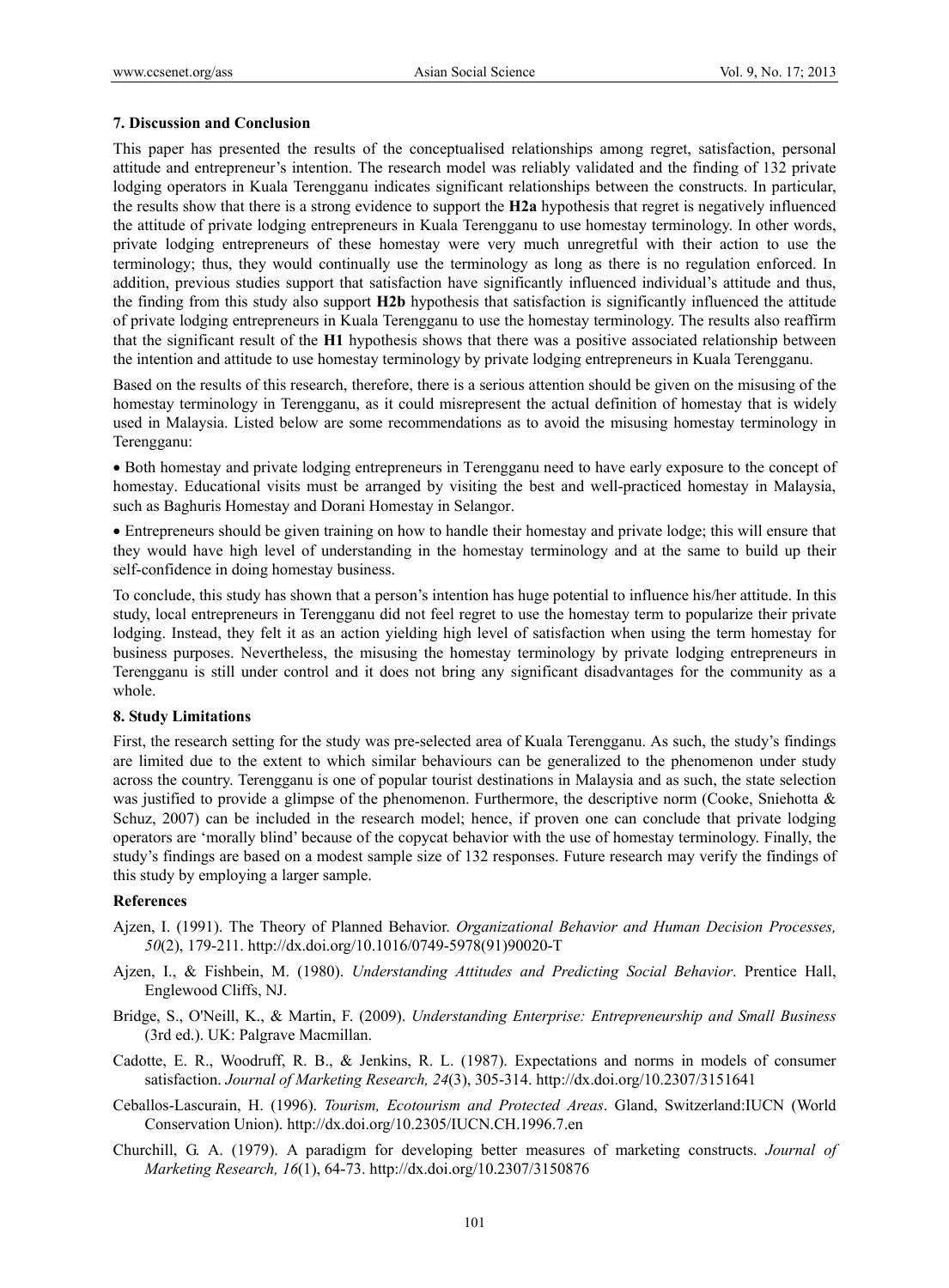- Cooke, R., Sniehotta, F., & Schuz, B. (2007). Predicting binge-drinking behaviour using an extended TPB: Examining the impact of anticipated regret and descriptive norm. *Alcohol and Alcoholism, 42*(2), 84-91. http://dx.doi.org/10.1093/alcalc/agl115
- DeVellis, R. (1991). *Scale development: Theory and Applications*. U.S.A: SAGE.
- Dillman, D. A., Smyth, J. D., & Christian, L. M. (2009). *Internet, Mail and Mixed-Mode Surveys: The Tailored Design Method* (3rd ed.). United States of America: John Wiley & Sons, Inc.
- Ennew, C., Reed, G., & Binks, M. (1993). Importance-performance analysis and the measurement of service quality. *European Journal of Marketing, 27*(2), 50-70. http://dx.doi.org/10.1108/03090569310026402
- Eyun-Jung, K., & Hon, L. C. (2012). Causal linkages among relationship quality perception, attitude, and behavior intention in a membership organization. *Corporate Communications: An International Journal, 17*(2), 187-208. http://dx.doi.org/10.1108/13563281211220274
- Fečiková, I. (2004). An index method for measurement of customer satisfaction. *The TQM Magazine, 16*(1), 57-66. http://dx.doi.org/10.1108/09544780410511498
- Ferreira, J. J., Raposo, L. M., Rodrigues, G. R., Dinis, A., & Paço, A. D. (2012). A model of entrepreneurial intention: An application of the psychological and behavioral approaches. *Journal of Small Business and Enterprise Development, 19*(3), 424-440. http://dx.doi.org/10.1108/14626001211250144
- Fishbein, M., & Ajzen, I. (1975). Belief, Attitude, Intention and Behavior: An Introduction to Theory and Research, Addison-Wesley, Reading, MA.
- Foddy, W. (1993). *Constructing questions for interviews and questionnaires*. U.K: Cambridge University Press. http://dx.doi.org/10.1017/CBO9780511518201
- Giese, J. L., & Cote, J. A. (2000). Defining Consumer Satisfaction. *Academy of Marketing Science Review, 2000*(1), 1-27.
- Gilovich, T., & Medvec, V. H. (1995). The experience of regret: what, when, and why. *Psychological Review, 102*, 379-395. http://dx.doi.org/10.1037/0033-295X.102.2.379
- Hafeez, K., Keoy, K. H., & Hanneman, R. (2006). E-business capabilities model: Validation and comparison between adopter and non-adopter of e-business companies in UK. *Journal of Manufacturing Technology Management, 17*(6), 806-828. http://dx.doi.org/10.1108/17410380610678819
- Hair, F. J., Babin, B., Anderson, R. E., & Black, W. C. (2010). *Multivariate Data Analysis: A Global Perspective* (7th ed.). Upper Saddle River, New Jersey: Pearson Education, Inc.
- Halim, M. A. S. A., Zakaria, Z., Hasnan, M. T., & Muda, S. (2012). The Direction of Terengganu Tourism Industry in Sustaining Business Growth: A Conceptual Framework. *International Journal of Academic Research in Business and Social Sciences, 2*(4), 250-263.
- Hatton, M. J. (1999). *Community-based Tourism in Asia-Pacific*. Toronto: School of Media Studies at Humber College.
- Høst, V., & Knie-Anderson, M. (2004). Modelling customer satisfaction in mortgage credit companies. *The International Journal of Bank Marketing, 22*(1), 26-42. http://dx.doi.org/10.1108/02652320410514915
- Hui, E. C. M., & Zheng, X. (2010). Measuring customer satisfaction of FM service in housing sector: A structural equation model approach. *Facilities, 28*(5/6), 306-320. http://dx.doi.org/10.1108/02632771011031538
- Ibrahim, Y., & Razzaq, A. R. A. (2009, November 7). *Homestay Program and Rural Community Development in Malaysia*. Proceedings of Workshop of the Production of Tourism Spaces and Interfaces between Local People, Foreign Tourists and Foreign Workers: Comparative Studies on Asian Countries. Ritsumeikan University.
- Ismail, H. (2012). Malaysia homestay experience. *6th UNWTO Asia/Pacific Executive Training Programme on Tourism Policy and Strategy.* Bhutan. Retrieved July 2, 2012, from http://asiapacific.unwto.org/sites/all/files/pdf/malaysia\_3.pdf
- Jamal, A. S., Othman, N., & Muhammad, M. K. (2011). Tourist Perceived Value in a Community-Based Homestay Visit: An Investigation into the Functional and Experiential Aspect of Value. *Journal of Vacation Marketing, 17*(1), 5-15. http://dx.doi.org/10.1177/1356766710391130
- Kaynak, E., & Harcar, T. (2001). Consumer's attitudes and intentions towards credit card usage in an advanced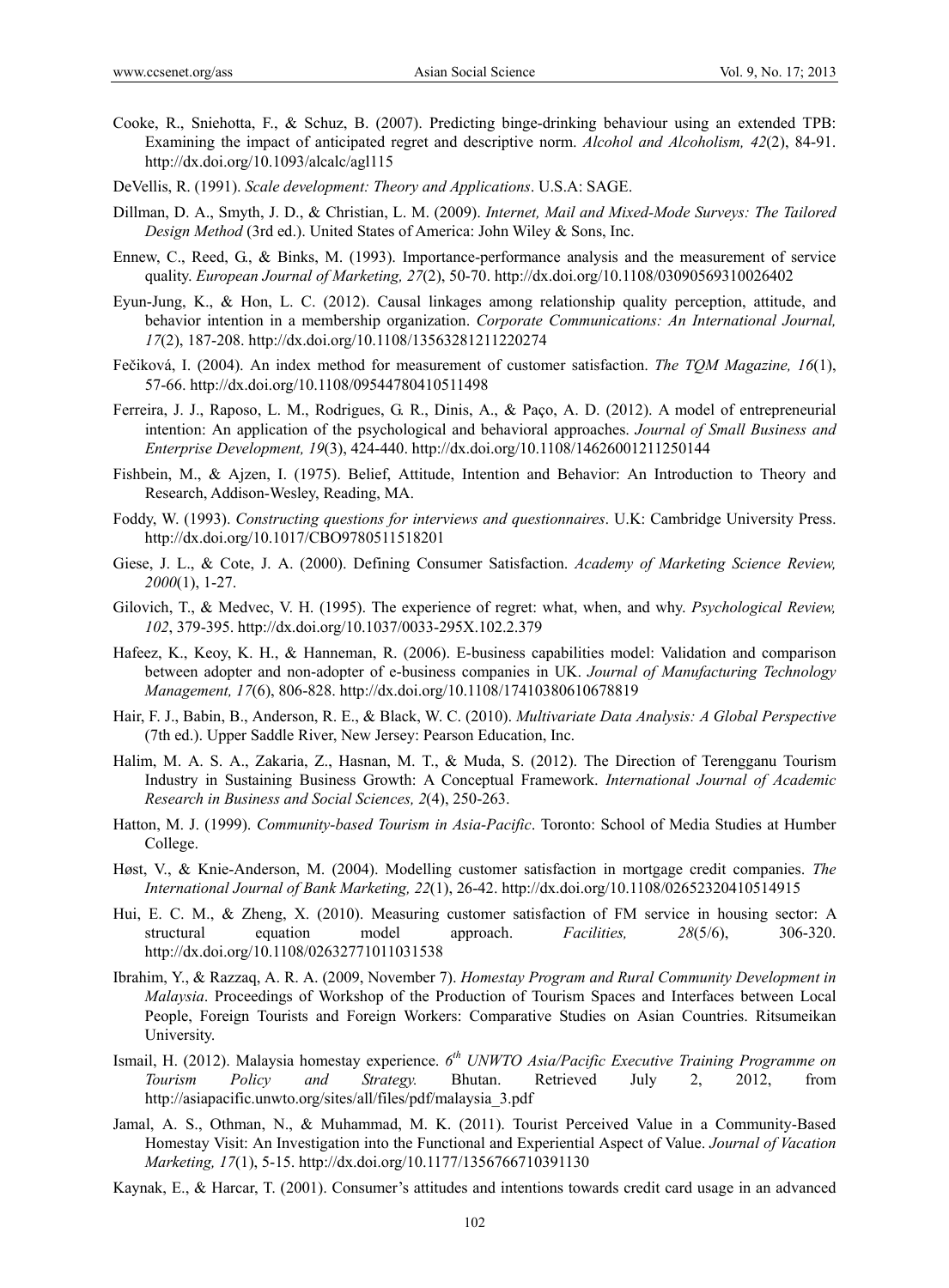developing country. *Journal of Financial Services Marketing, 6*(1), 24-39. http://dx.doi.org/10.1057/palgrave.fsm.4770038

Keinan, A., & Kivetz, R. (2008). Remedying hyperopia: The effects of self-control regret on consumer behavior. *Journal of Marketing Research, 4*(6), 676-689. http://dx.doi.org/10.1509/jmkr.45.6.676

Kuratko, D. F., & Hodgetts, R. M. (2008). *Entrepreneurship: Theory, process, practice*. South-Western Pub.

Landman, J. (1993). *Regret: The Persistence of the Possible*. Oxford University Press. New York, NY.

- Lassar, W. M., Folkes, V. S., Grewal, D., & Costley, C. (1998). Consumer affective reactions to product problems when the timing of warranty expiration varies. *Journal of Business Research, 42*(3), 265-270. http://dx.doi.org/10.1016/S0148-2963(97)00123-9
- Lin, P. Y. P. (2012, April 7-9). *Tourism and Community Involvement: The Participants' Experience At the International Seminar on Community Development (SAPKO)*. Permai Inn, terengganu.
- Liu, T. M., Chu, R., Wong, A. I., Zúñiga, A. M., Meng, Y., & Pang, C. (2012). Exploring the relationship among affective loyalty, perceived benefits, attitude, and intention to use co-branded products. *Asia Pacific Journal of Marketing and Logistics, 24*(4), 561-582. http://dx.doi.org/10.1108/13555851211259025
- Loewenthal, K. M. (2001). *An introduction to psychological tests and scales* (2nd ed.). London: UCL Press.
- Low, M. B. (2001). The adolescence of entrepreneurship research: specification of purpose. *Entrepreneurship theory and practice, 25*(4), 17-26.
- Mason, P. L. (2000). Understanding recent empirical evidence on race and labor market outcomes in the USA. *Review of Social Economy, 58*(3), 319-338. http://dx.doi.org/10.1080/00346760050132355
- MOTOUR. (2010). *Ministry of Tourism Malaysia Launches its Innovative Homestay E-Marketing Promotion to Enhance Homestay Reach. Ministry of Tourism Malaysia*. Retrieved from http://corporate.tourism.gov.my/images/media/news/Media%20Release%20Homestay%20Sg%20%20Tengi %20\_edited%20180410\_.pdf
- Ng, Y. Y. (2010, July). Homestay is More Than Just Accommodation. *The Star*.
- Ng, Y. Y. (2010, April). *Homestay E-marketing Promotion Launched*. Retrieved from http://www.tourismmalaysiausa.com/index.php?option=com\_content&view=article&id=98&Itemid=113
- Nixon, R. (2004). *GEES Enterprise, Skills & Entrepreneurship Resource Pack*. Playmouth.
- Norasmah, O., & Faridah, K. (2010). Entrepreneurship Behavior amongst Malaysian University Students. *Journal of Pertanika, 18*(1), 23-32.
- NSDC. (2008). *SME Annual Report 2007*. Kuala Lumpur: National SME Development Council.
- Nunnally, J. C. (1978). *Psychometric Theory* (2nd ed.). New York: McGraw-Hill.
- Oliver, R. L. (1981). Measurement and Evaluation of satisfaction processes in retail settings. *Journal of Retailing, 57*(3), 25-48.
- Oliver, R. L. (1996). *Satisfaction: A Behavior Perspective on the Consumer*. New York: McGraw-Hill.
- Quan, X. (2012). Prior experience, social network, and levels of entrepreneurial intentions. *Management Research Review, 35*(10), 945-957. http://dx.doi.org/10.1108/01409171211272679
- Richardson, K. (2003). *International Education: The Quality of Homestay Services*. 17th IDP Australian International Education Conference, 21-24 October 2003, Melbourne Australia.
- Saffrey, C., Summerville, A., & Roese, N. J. (2008, March). Praise for regret: People value regret above other negative emotions. *Motivation and Emotion, 32*(1), 46-54. http://dx.doi.org/10.1007/s11031-008-9082-4
- Schumacker, R. E., & Lomax, R. G. (2004). *A beginner's guide to stuctural equation modeling* (2nd ed.). Mahwah, New Jersey: Lawrence Erlbaum Associates, Inc.
- Sin, L. Y. M., Tse, A. C. B., Yau, O. H. M., Lee, J. S. Y., & Chow, R. (2002). The effect of relationship marketing orientation on business performance in a service-oriented economy. *Journal of Services Marketing, 16*(7), 656-676. http://dx.doi.org/10.1108/08876040210447360
- Stevenson, H. H., & David, E. G. (1991). The Heart of Enterpreneurship. In W. A. Sahlman, & H. H. Stevenson (Eds.), *The Entrepreneurial Venture*. Boston: McGraw-Hill.
- Tabachnick, B. G., & Fidell, L. S. (2007). *Using Multivariate Statistics* (5th ed.). United States of America: